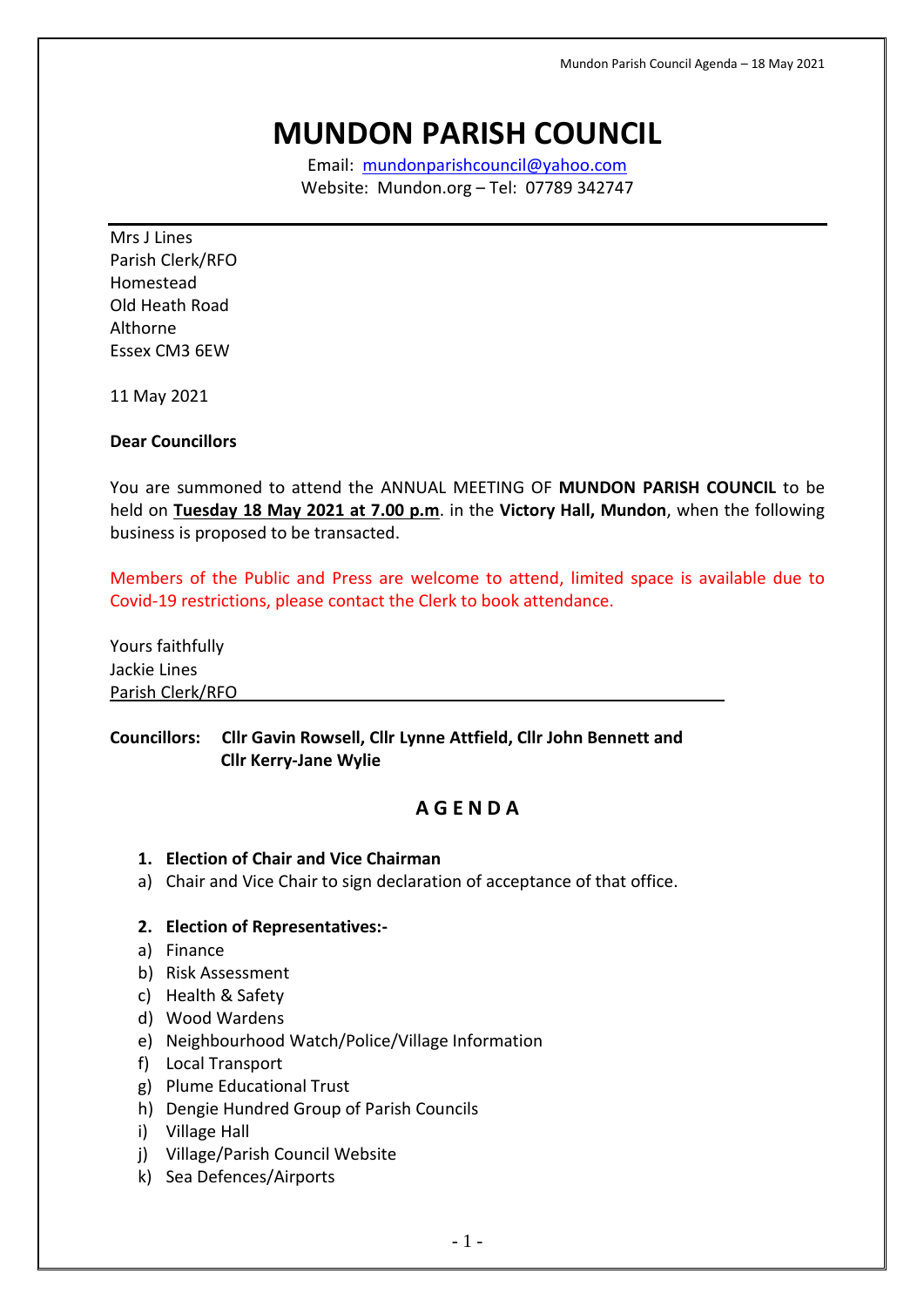#### l) Planning

m) Highways & PROW (Public Rights of Way)

## **3. Apologies for Absence**

#### **4. Declarations of Interest**

- a) To receive declarations of interest for any agenda items.
- b) To remind members it is their responsibility to check that their Register of interest are up to date or if new to register at MDC i.e. if any changes occur that they are updated within 28 days on the MDC website.

## **5. Minutes of the previous meetings – 17 November 2020 and 16 March 2021**

a) To receive, approve and sign the minutes of the Annual Parish Council Meeting held on 17 November 2020 and the Parish Council Meeting held on 16 March 2021.

## **6. Review Frequency of Parish Council Meetings**

a) To discuss and decide whether the frequency of current bi-monthly meetings is adequate.

## **7. Policy, Procedures and Risk Assessments**

a) To review and agree the draft Risk Assessment for use of the Victory Hall for Parish Council meetings.

## **8. Public Forum**

- a) A Code of conduct to be adhered to as a whole and is consistent with "Nolan Principles" which are set out in paragraph 3.1 of the Code of Conduct and the provisions of S29(1) Localism Act 2011 .
- **9. District Councillors Report (**either in person or written update if available.)

#### **10. Co-Option of Councillor**

a) Members to note that Co-option can take place without advertising, but it is likely that adverts will have to be placed in order to let people know that there is a vacancy, but the 14 day rule does not apply.

#### **11. Transport**

- a) To receive an update and to discuss and decide if anything needs to be done.
- b) Dengie Dart.

#### **12. The Furze**

a) To receive an update on the maintenance of The Furze and to discuss and make any necessary decisions.

#### **13. Grass Cutting/Verges**

a) To receive an update, and discuss and make any necessary decisions.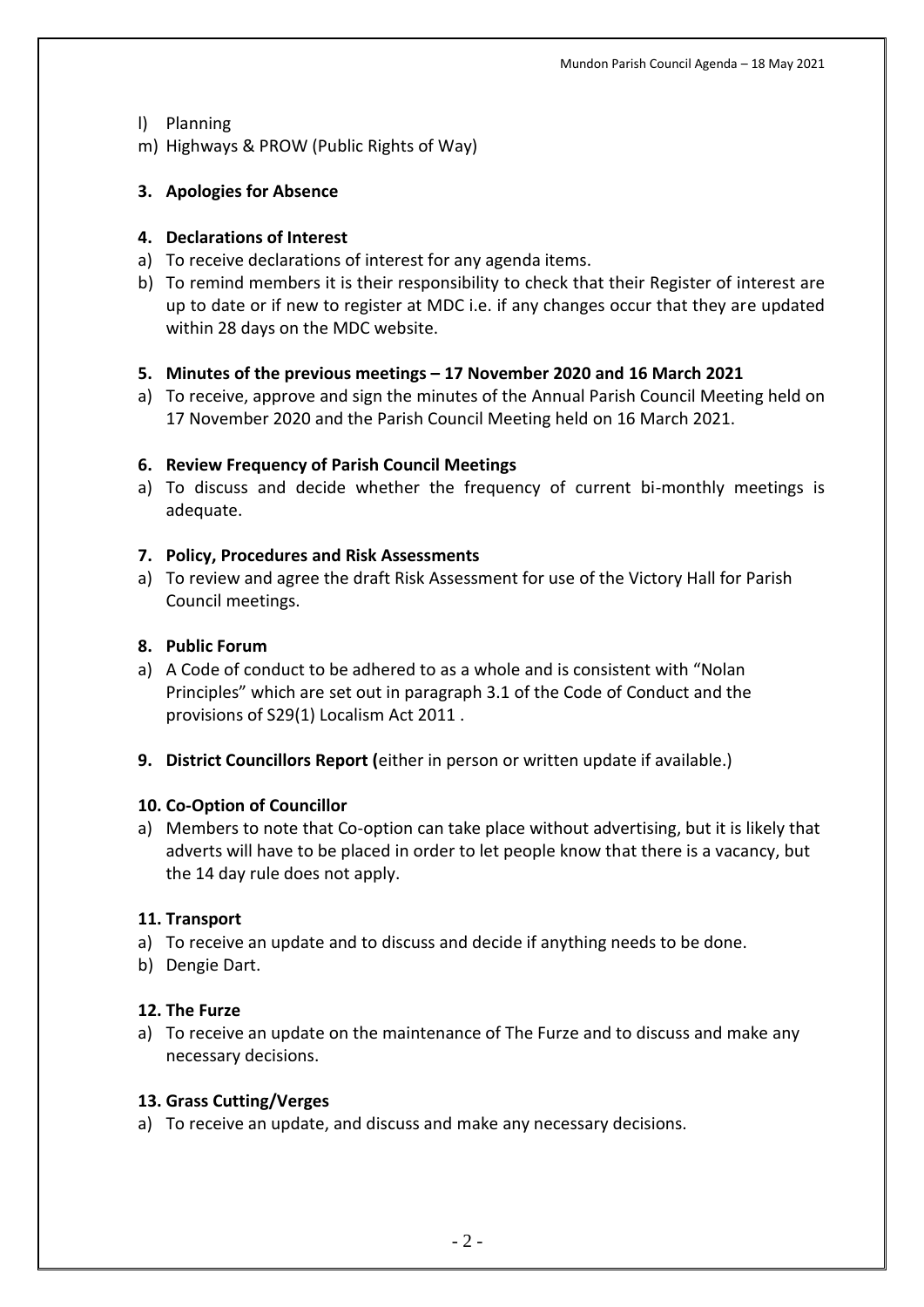## **14. Neighbourhood Watch**

a) To receive an update, discuss and make any necessary decisions.

## **15. Woodside**

a) To receive an update regarding correspondence with Moat Housing on fencing and land.

## **16. Website and Social Media**

a) To receive an update and make any decisions needed.

## **17. Planning**

a) **Planning Applications:**

## **21/00412/LDE – Little Wycke Farm, Blind Lane**

Claim for a lawful development certificate for the existing occupation of Little Wycke Farm as dwelling without compliance with agricultural occupancy conditions.

- b) **20/00642/FUL – Desch Plantpak Ltd, Maldon Road** Erection of fencing, including replacement of 2 existing vehicular gates – appeal has been made to the Secretary of State against Maldon District Council's decision to refuse to grant planning permission.
- c) **Planning Decisions: None received at the time of writing.**

## d) **Planning Correspondence:**

Members to note receipt via email of the following: List of planning applications weeks 09 to 18 List of planning decisions and appeals weeks 09 to 18

## **18. Parish Council Land – Ownership and Boundaries**

a) To receive updates for review and discussion.

## **19. Highways**

- a) To receive updates on outstanding highways issues and an opportunity for members to raise any new highways issues and make decisions accordingly.
- b) To review any information received from the Community Protection Team after carrying out regular speed checks via a TRUCAM.

## **20. Defibrillator – Outside Victory Hall**

a) Update.

## **21. Community**

- a) Recognition plaques.
- b) Mundon Information Booklet.
- c) LGA advice regarding possible building defects.

#### **22. Plume Educational Trust**

a) Report from new Trustee, Cllr Wylie